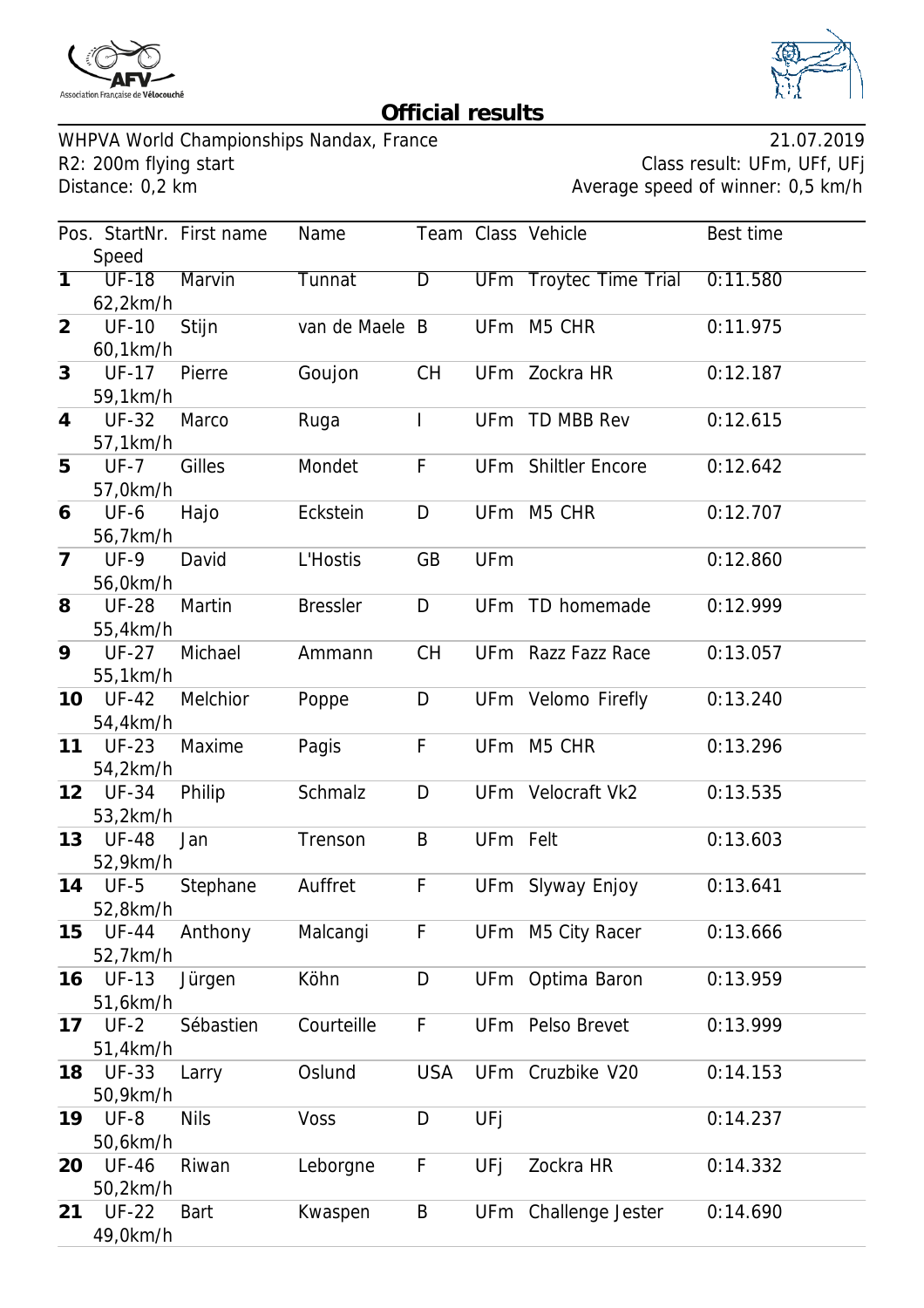| 22 | <b>UF-11</b><br>48,9km/h | Alain                 | Vincent        | B         | UFm             |                                 | 0:14.737 |
|----|--------------------------|-----------------------|----------------|-----------|-----------------|---------------------------------|----------|
| 23 | <b>UF-24</b><br>48,8km/h | Ulrich                | Bentlage       | D         | UFm             |                                 | 0:14.746 |
| 24 | <b>UF-16</b><br>48,7km/h | Johanna               | Probst         | D         | UFf             | Létrange TD                     | 0:14.787 |
| 25 | <b>UF-29</b><br>48,0km/h | Arnold                | Ligtvoet       | <b>NL</b> | UF <sub>m</sub> | Raptobike LR                    | 0:14.987 |
| 26 | <b>UF-25</b><br>48,0km/h | Eddy                  | de Jonge       | <b>NL</b> |                 | UFm Challenge Jester            | 0:14.995 |
| 27 | <b>UF-14</b><br>47,7km/h | Raphael               | <b>Boiteux</b> | F         | UFj             | Metabike                        | 0:15.081 |
| 28 | $UF-1$<br>47,2km/h       | Christian             | Lepage         | F         | UFm             |                                 | 0:15.242 |
| 29 | <b>UF-19</b><br>46,5km/h | Franck                | Monmagnon      | F         | <b>UFm</b>      | TD homemade                     | 0:15.471 |
| 30 | <b>UF-40</b><br>46,0km/h | Emmanuel              | Taquet         | F         | <b>UFm</b>      | Optima Condor                   | 0:15.650 |
| 31 | <b>UF-15</b><br>45,5km/h | Fred                  | <b>Boiteux</b> | F         |                 | UFm Performer HR rouge 0:15.834 |          |
| 32 | <b>UF-41</b><br>45,1km/h | Jean Maurice Charrier |                | F         |                 | UFm Performer                   | 0:15.966 |
| 33 | <b>UF-12</b><br>44,4km/h | Philippe              | Perly          | F         | UFm             |                                 | 0:16.204 |
| 34 | <b>UF-20</b><br>43,6km/h | Julien                | Bellanger      | F         |                 | UFm Azub 6                      | 0:16.509 |
| 35 | <b>UF-36</b><br>42,7km/h | David                 | Heslop         | E         |                 | UFm Cruzbike Vendetta           | 0:16.865 |
| 36 | <b>UF-47</b><br>42,3km/h | Oryanne               | Bertaux        | F         | UFf             |                                 | 0:17.041 |
| 37 | <b>UF-38</b><br>41,2km/h | Seraina               | Karrer         | <b>CH</b> | UFj             | Peregrin                        | 0:17.480 |
| 38 | $UF-4$<br>40,9km/h       | David                 | Lebahn         | B         | UFm             |                                 | 0:17.615 |
| 39 | <b>UF-37</b><br>40,6km/h | Elisabeth             | Karrer         | <b>CH</b> | UFf             | Peregrin                        | 0:17.747 |
| 40 | <b>UF-43</b><br>36,4km/h | Serge                 | Tourbez        | F         | UFm             |                                 | 0:19.799 |
| 41 | <b>UF-31</b><br>35,8km/h | Eric                  | Maury          | F         |                 | UFm Metabike Recyclette         | 0:20.116 |
| 42 | <b>UF-49</b><br>33,3km/h | Maarten               | Sijbrandij     | <b>NL</b> | UFj             | DF                              | 0:21.609 |
| 43 | <b>UF-30</b><br>33,2km/h | Anna                  | Sijbrandij     | <b>NL</b> | UFj             | Challenge Hurricane 0:21.685    |          |
| 44 | <b>UF-39</b><br>32,4km/h | Suzanna               | Eupani         | I         | UFj             | M <sub>5</sub>                  | 0:22.228 |
| 45 | <b>UF-21</b><br>29,9km/h | Agathe                | Bellanger      | F         | UFj             | Nazca Paseo                     | 0:24.045 |